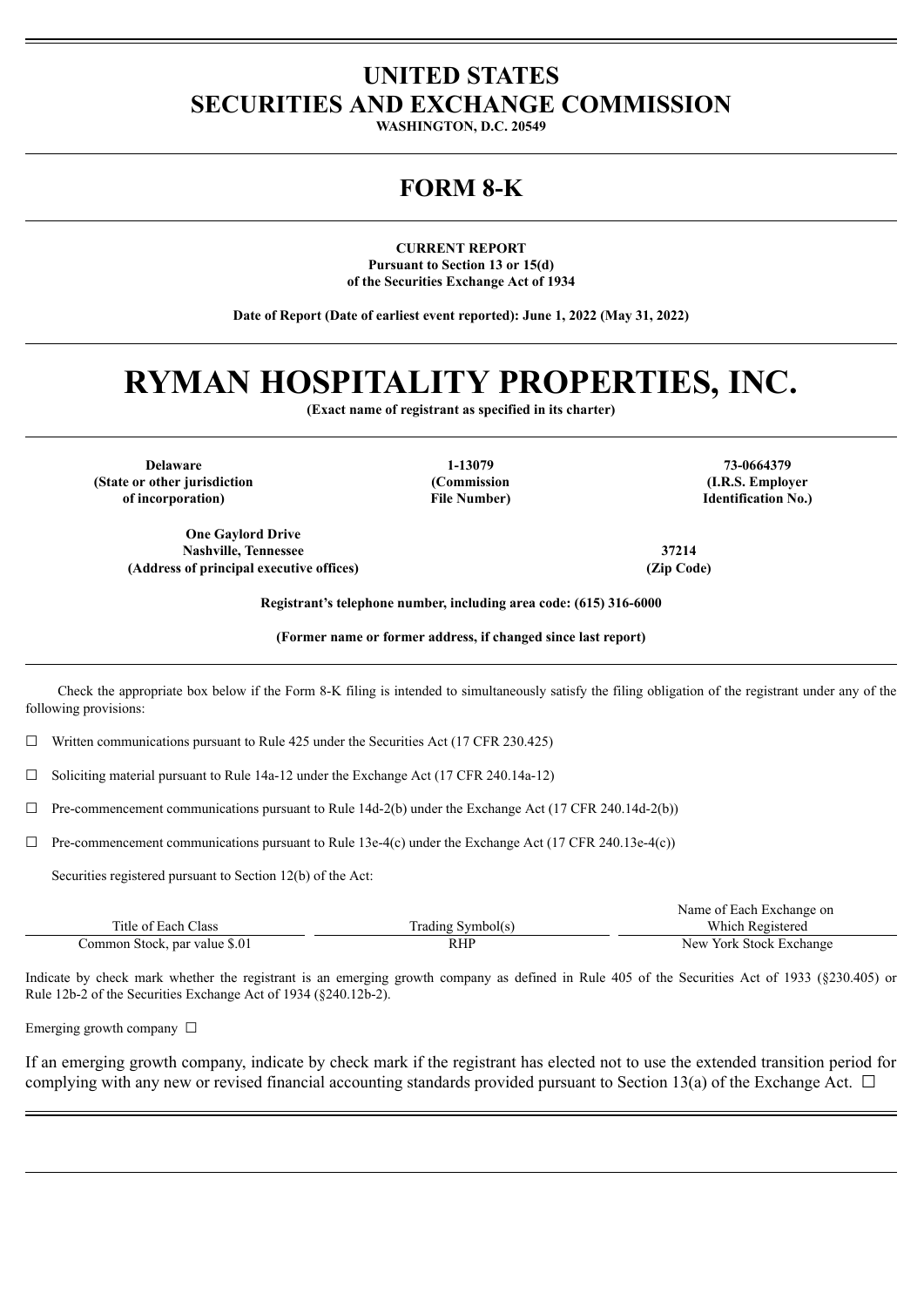#### **ITEM 7.01 REGULATION FD DISCLOSURE.**

On June 1, 2022, Ryman Hospitality Properties, Inc. (the "Company") posted an investor update (the "Investor Update") to its investor relations website. The Investor Update includes, among other things, increased second quarter and full year Adjusted EBITDA*re* guidance for the Company's Hospitality segment.

#### **ITEM 8.01 OTHER EVENTS.**

On May 31, 2022, the Company completed its previously announced pending acquisition of Block 21, a mixed-use entertainment, lodging, office and retail complex located in downtown Austin, Texas ("Block 21"). The Block 21 assets will be reflected in the Company's Entertainment segment.